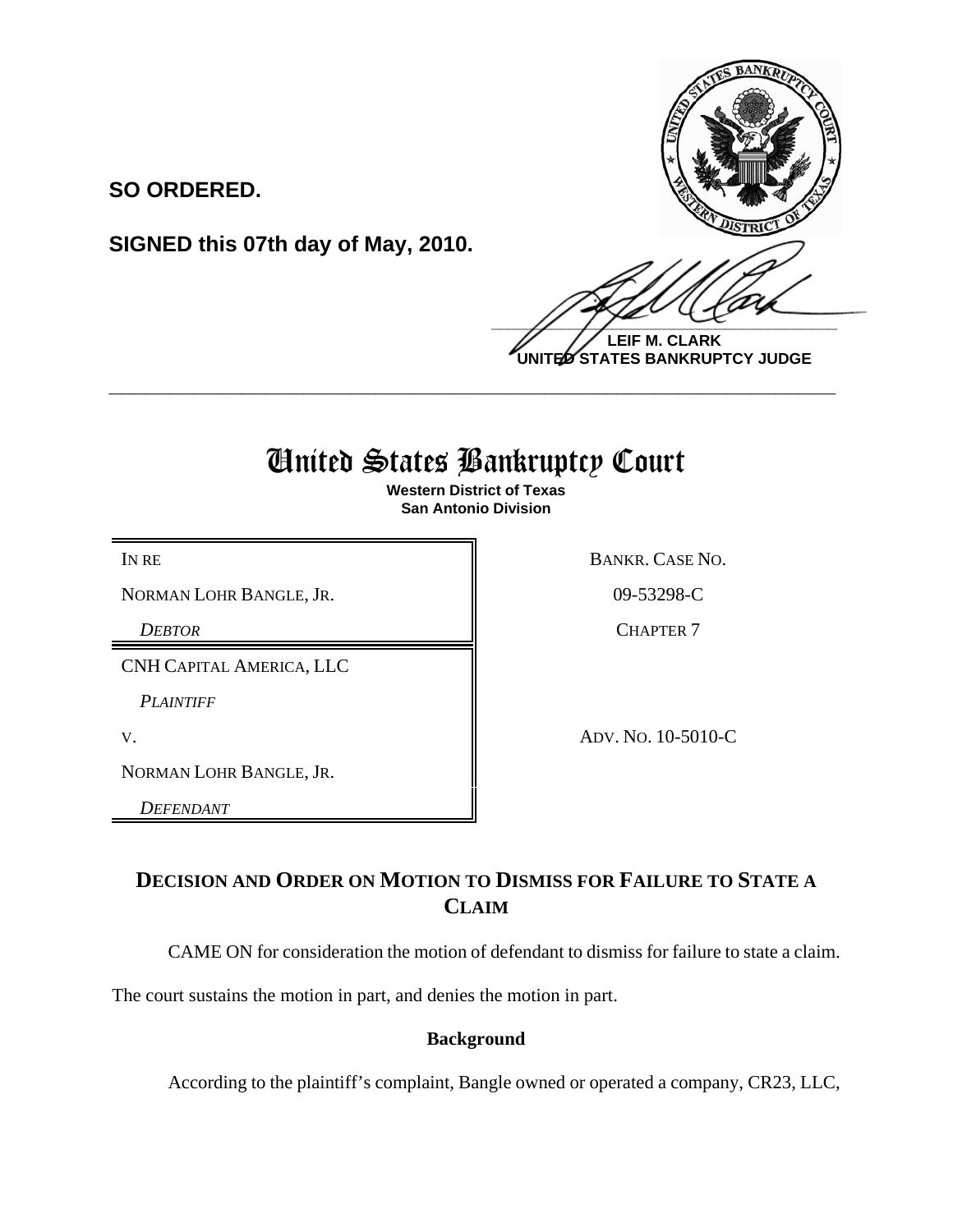which was in a business that called for the acquisition of agricultural and construction equipment. Bangle was also, either individually or through other entities, also the owner of various pieces of equipment that were subject to preexisting liens. In December 2006, CR23 arranged for the purchase of some equipment from a dealer, Diamond Equipment. Diamond in turn was acquiring the items from various sources, some of which were Bangle-owned or controlled. CR23 obtained financing from CNH for the acquisition of the items, under four retail installment contracts. Under the terms of the loan to CR23, CNH wire transferred \$3 million to Diamond. Some of these funds were then disbursed by Diamond to pre-existing lienholders on the equipment being purchased. However, it is alleged that Bangle then instructed Diamond to wire transfer \$1,018,000 on December 15, 2006 to Bangle's personal bank account at Plains State Bank, with the representation that Bangle would use those funds to pay off pre-existing liens on some of the items of equipment being purchased by CR23. \$980,000 of those funds was then used for purposes other than to pay off pre-existing liens on property being acquired by CR23 (property on which CNH expected to receive a valid purchase money security interest). CNH describes this as embezzlement, stating that "[Bangle] deposited the funds advanced by CNH Capital into his own personal account. The disbursal or use of those funds by Defendant was without any purpose related to the paying off of pre-existing liens." Amended Complaint, at ¶ 15. CNH also claims that the funds procured by Bangle (who was a guarantor of the debts owed to CNH) were so procured by fraud.

The defendant contends in his motion that the plaintiff has failed to state a claim for which relief can be granted. As to the embezzlement cause of action, defendant says that plaintiff has not pleaded any facts that would create a fiduciary relationship between the parties, and that the facts as alleged to do not constitute embezzlement under section 523(a)(4). The defendant next complains that the complaint is not clear whether it is brought under subsection  $(A)$  or  $(B)$  of section 523(a)(2)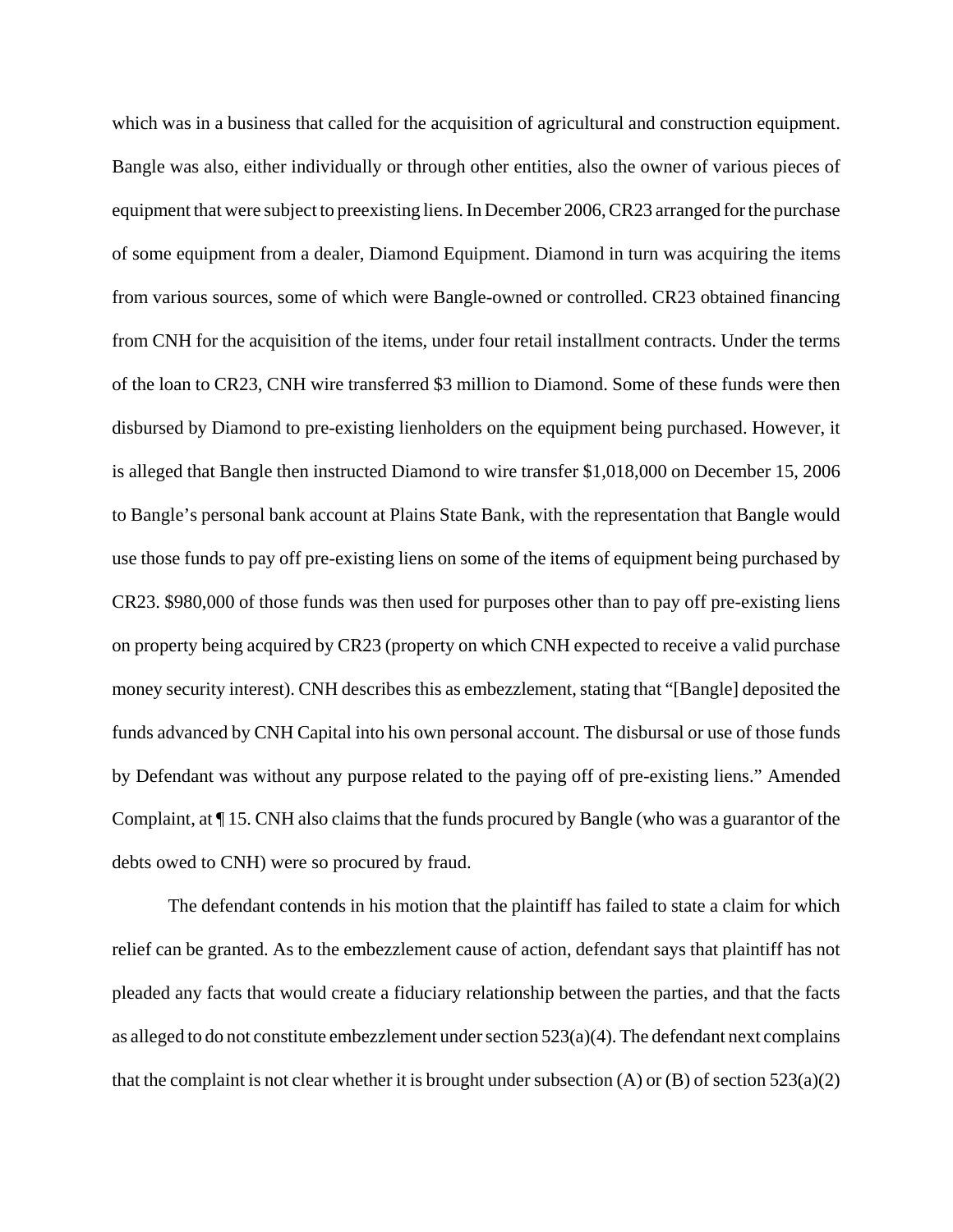of the Code. He adds that the complaint is short on factual detail sufficient to support a fraud action under section 523(a)(2). The plaintiff responded to the motion, contending that the defendant first misapprehends the meaning of the statutory language in section  $523(a)(4)$ , to wit, it is unnecessary to plead fiduciary relationship when alleging embezzlement. CNH adds that it has in fact alleged facts sufficient to support a claim for embezzlement, as well as facts sufficient to support a claim under section  $523(a)(2)$ .

#### **Analysis**

The Supreme Court has spoken recently regarding Rule 12(b)(6). In *Bell Atlantic Corp. v. Twombly*, 550 U.S. 544, 127 S.Ct. 1955 (2007), the Court stated that Rule 8 requires only a short and plain statement of the claim showing that the pleader is entitled to relief in order to give the defendant fair notice of what the claim is and the grounds upon which it rests. *Id.*, 127 S.Ct., at 1964 (internal quotations and citations omitted). When such a complaint is attacked under Rule 12(b)(6), the plaintiff is obligated, with regard to "the grounds upon which the complaint rests," to furnish more than labels and conclusions. Formulaic recitations of the elements of the cause of action will not do. *Id.*, at 1965. Factual allegations must be enough to raise a right to relief above the speculative level, and must do more than simply create a suspicion of a legally cognizable right of action. *Id.* The Court further explained that "asking for plausible grounds to infer [the existence of an element of a cause of action] does not impose a plausibility requirement at the pleading stage; it simply calls for enough fact to raise a reasonable expectation that discovery will reveal evidence [of that element]. Further, "a well-pleaded complaint may proceed even if it strikes a savvy judge that actual proof of those facts is improbable." *Id.* In support of this approach, the Court observed that "something beyond the mere possibility of loss causation must be alleged, lest a plaintiff with a largelyk groundless claim be allowed to take up the time of a number of other people, with the right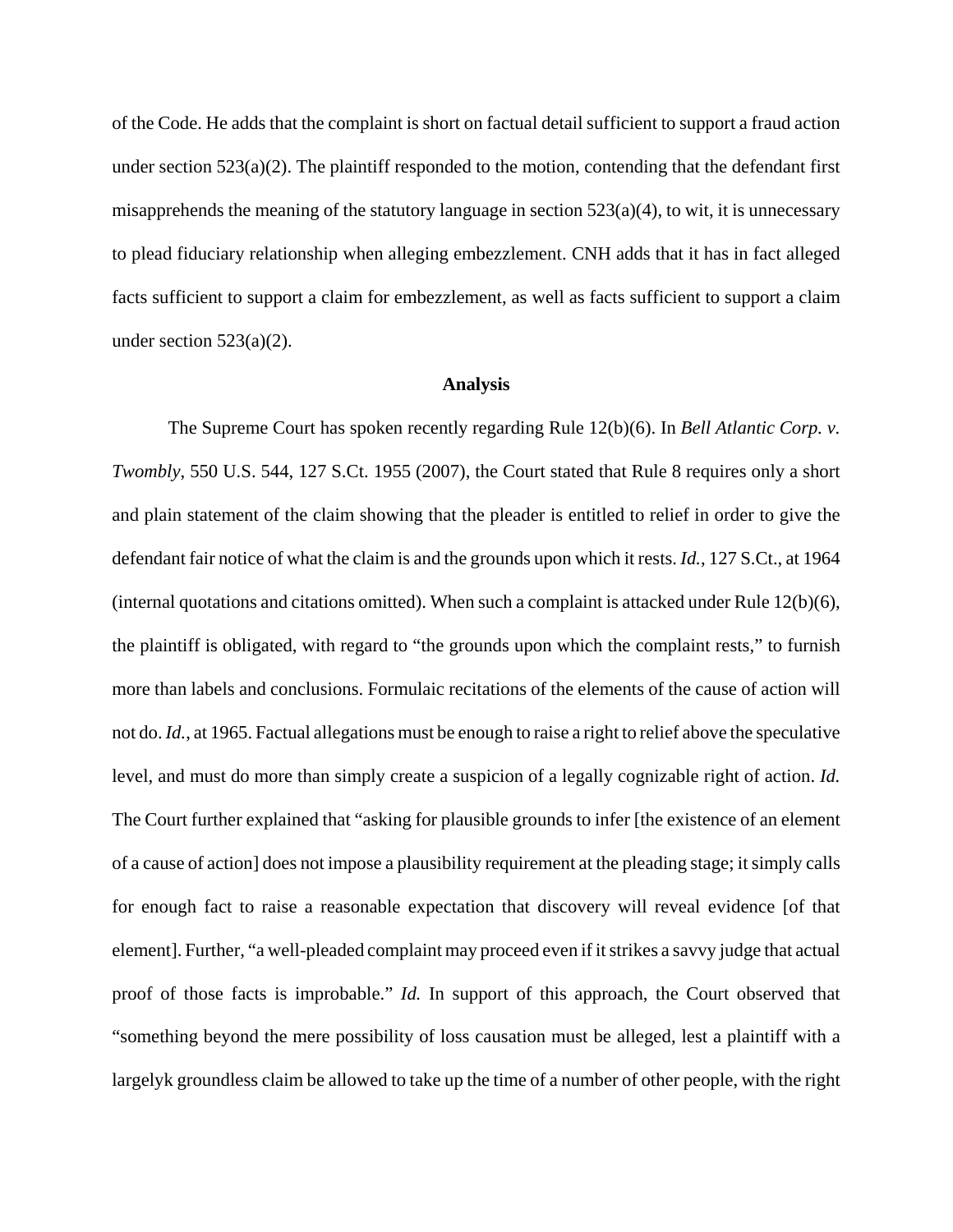to do so representing an *in terrorem* increment of the settlement value. ... When the allegations in a complaint, however true, could not raise a claim of entitlement to relief, this basic deficiency should be exposed at the point of minimum expenditure of time and money by the parties and the court. *Id*. (internal citations and quotations omitted).

The Court in *Twombly* was dealing with a complaint under the Sherman Antitrust Act, suits that can, of course, be time consuming and expensive. The same policy considerations animate our consideration of dischargeability complaints as well, given that the defendant is a debtor who has just recently surrendered all but his exempt assets, and whose financial condition was such that it led to a bankruptcy filing. Such defendants are usually woefully short of the resources required to engage in extensive or expensive litigation. If a complaint objecting to dischargeability lacks the legal legs to stand on, then it ought to be shown the door sooner rather than later.

With these thoughts in mind, we turn to the merits of the motion to dismiss.

The plaintiff is right in responding to the first contention – there is no need to demonstrate the existence of a fiduciary relationship as an element of a cause of action for nondischargeability by reason of embezzlement. *See* RESNICK & SOMMER, 4 COLLIER ON BANKRUPTCY, ¶ 4-523.10[2] (LexisNexis 2009).

The plaintiff is also correct in responding to the third contention – so long as the facts alleged would support a claim under section  $523(a)(2)(A)$  or (B), it is unnecessary to plead the law under which the complaint seeks relief. The standards of Rule 8 are that the complaint must plead a set of *facts* to support a claim of entitlement. *Conley v. Gibson*, 355 U.S. 41, 78 S.Ct. 99, 101-102 (1957). In this case, the amended complaint does plead a set of facts that would support a right of recovery under at least one subsection of section  $523(a)(2)$ . The defendant is alleged to have made misrepresentations of a material fact (including a misrepresentation of his intentions with regard to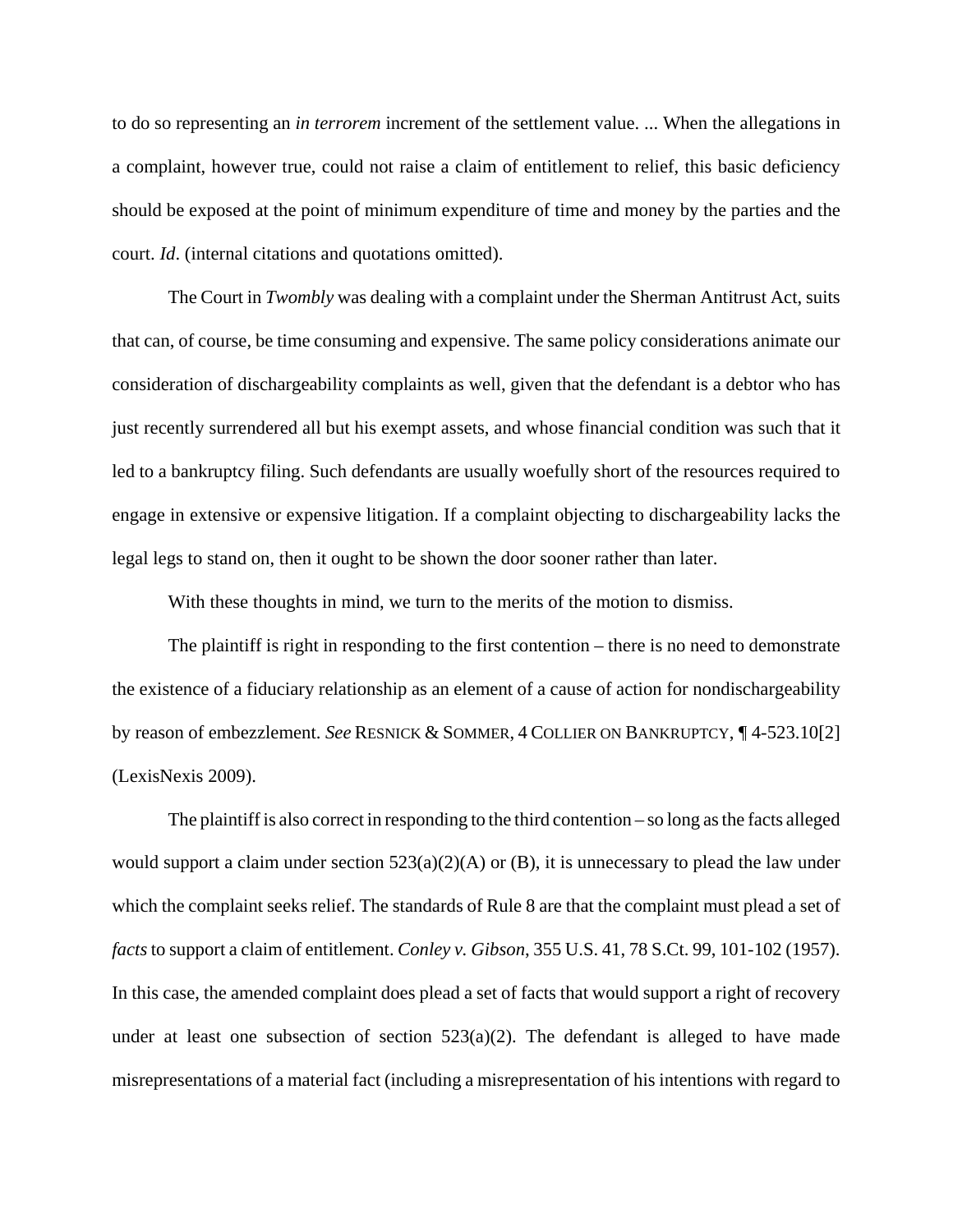the disposition and use of loan proceeds), upon which it is alleged that the plaintiff justifiably relied to its detriment, resulting in damages. The misrepresentation had to do with what the defendant and his company, CR23, would do with loan proceeds – pay off preexisting liens on equipment acquired so that CNH would be able to have a first and prior purchase money security interest. The facts as alleged are that Bangler knew, when he made this representation, that it was false, and that he in fact had no intention of so using the loan proceeds, but instead intended to use proceeds for his own benefit, with the result that pre-existing loans were *not* retired, to the detriment of CNH. It is unnecessary for CNH to add "therefore the claim of CNH is nondischargeable pursuant to ..."

The second allegation of the defendant has merit, however. For there to be an embezzlement, there must be an appropriation of the plaintiff's property. *See Brady v. McAllister (In re Brady)*, 101 F.3d 1165, 1173 ( $6<sup>th</sup>$  Cir. 1996) ("a creditor proves embezzlement by showing that he entrusted his property to the debtor, the debtor appropriated the property for a use other than that for which it was entrusted, and the circumstances indicate fraud"); *Rainey v. Davenport (In re Davenport)*, 353 B.R. 150, 199-200 (Bankr. S.D.Tex. 2006) (to appropriate means to exercise control over or to take possession of property of another); *see also Miller v. J.D. Abrams Inc. (In re Miller)*, 156 F.3d 598,  $602$  ( $5<sup>th</sup>$  Cir. 1998) (embezzlement is a fraudulent appropriation of property of a person to whom such property has been entrusted, or into whose hands it has lawfully come). The facts in this case, as clearly alleged by plaintiff, are that CNH *loaned* money to CR23. At the point of funding, the loan proceeds were no longer property of CNH. They became the property of CR23. Indeed, according to the amended complaint, Bangle is alleged to have directed *Diamond Equipment* to redirect loan proceeds to his bank. There could not, on these facts, have been an appropriation of CNH's property, because the monies in question were no longer property of CNH. Without an appropriation, there also could not be an embezzlement.